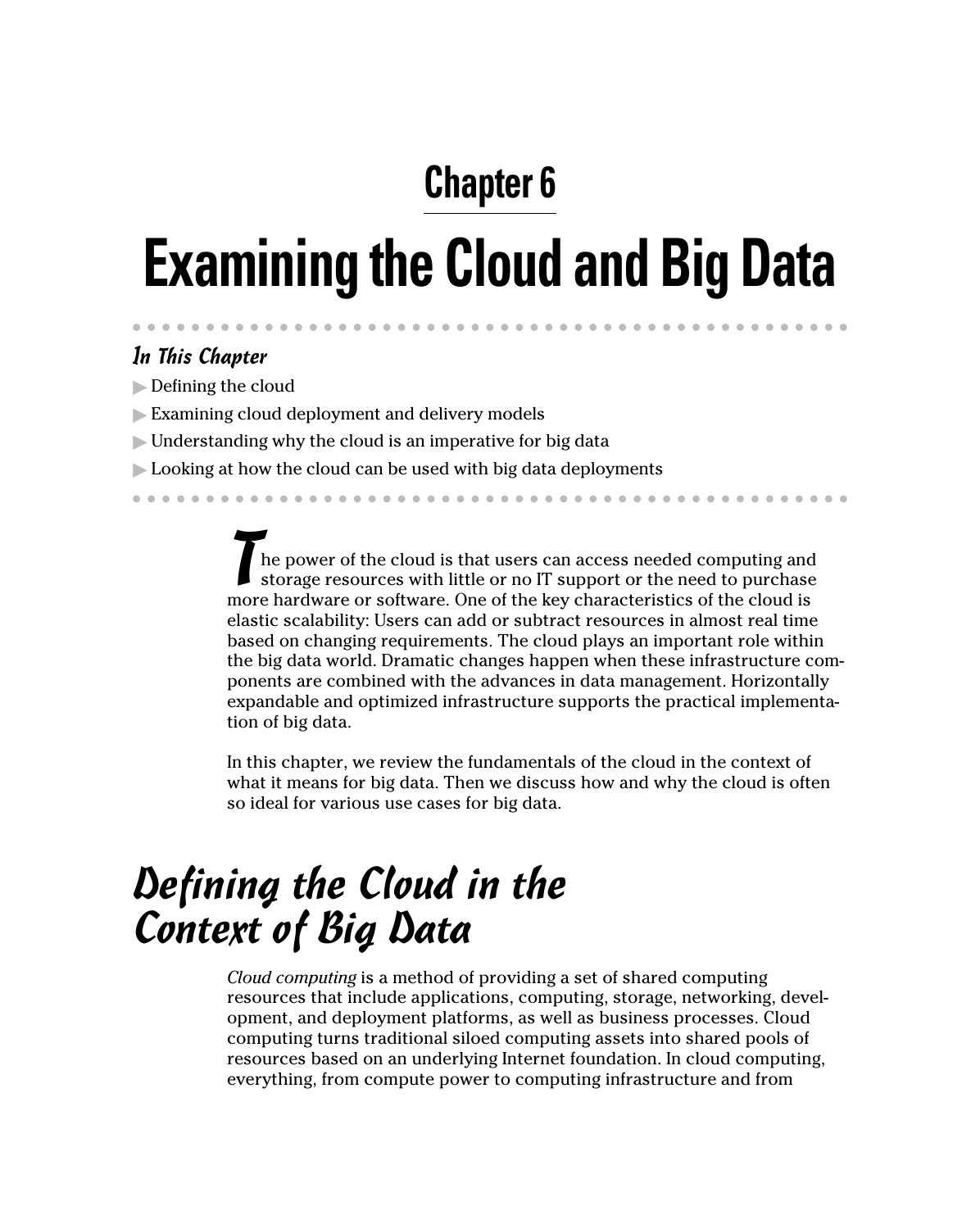applications and business processes to data and analytics, can be delivered to you as a service. To be operational in the real world, the cloud must be implemented with common standardized processes and automation.



If you want to find out a lot more about the cloud, we recommend that you read another book we have written, *Hybrid Cloud For Dummies* (published by John Wiley & Sons, Inc.).

Many businesses leverage cloud services for everything from backup to Software as a Service (SaaS) options such as customer relationship management (CRM) services. With the growth of mobile computing, more consumers, professionals, and corporations are creating and accessing data with cloud-based services. The average consumer may be sent an online coupon for a favorite store; a quality control manager in a manufacturing plant might collect sensor data from a variety of machines to determine whether a quality problem exists. These scenarios are predicated on the cloud-based data services infrastructure.

A popular example of the benefits of cloud supporting big data can be noted at both Google and Amazon.com. Both companies depend on the capability to manage massive amounts of data to move their businesses forward. These providers needed to come up with infrastructures and technologies that could support applications at a massive scale. Consider Gmail and the millions upon millions of messages that Google processes per day as part of this service. Google has been able to optimize the Linux operating system and its software environment to support e-mail in the most efficient manner; therefore, it can easily support hundreds of millions of users. Even more importantly, Google is able to capture and leverage the massive amount of data about both its mail users and its search engine users to drive the business.

Likewise, Amazon.com, with its IaaS data centers, is optimized to support these workloads so that Amazon can continue to offer new services and support a growing number of customers without breaking the bank. To grow its retail business, Amazon must be able to manage data about its merchandise, its buyers, and its channel of partner merchants. Targeted advertising based on customer buying patterns is critical to the company's success. These companies now offer a range of cloud-based services for big data that we talk about later in this chapter.

## Understanding Cloud Deployment and Delivery Models

Two key cloud models are important in the discussion of big data — public clouds and private clouds. For those organizations that adopt cloud deployment and delivery models, most will use a combination of private computing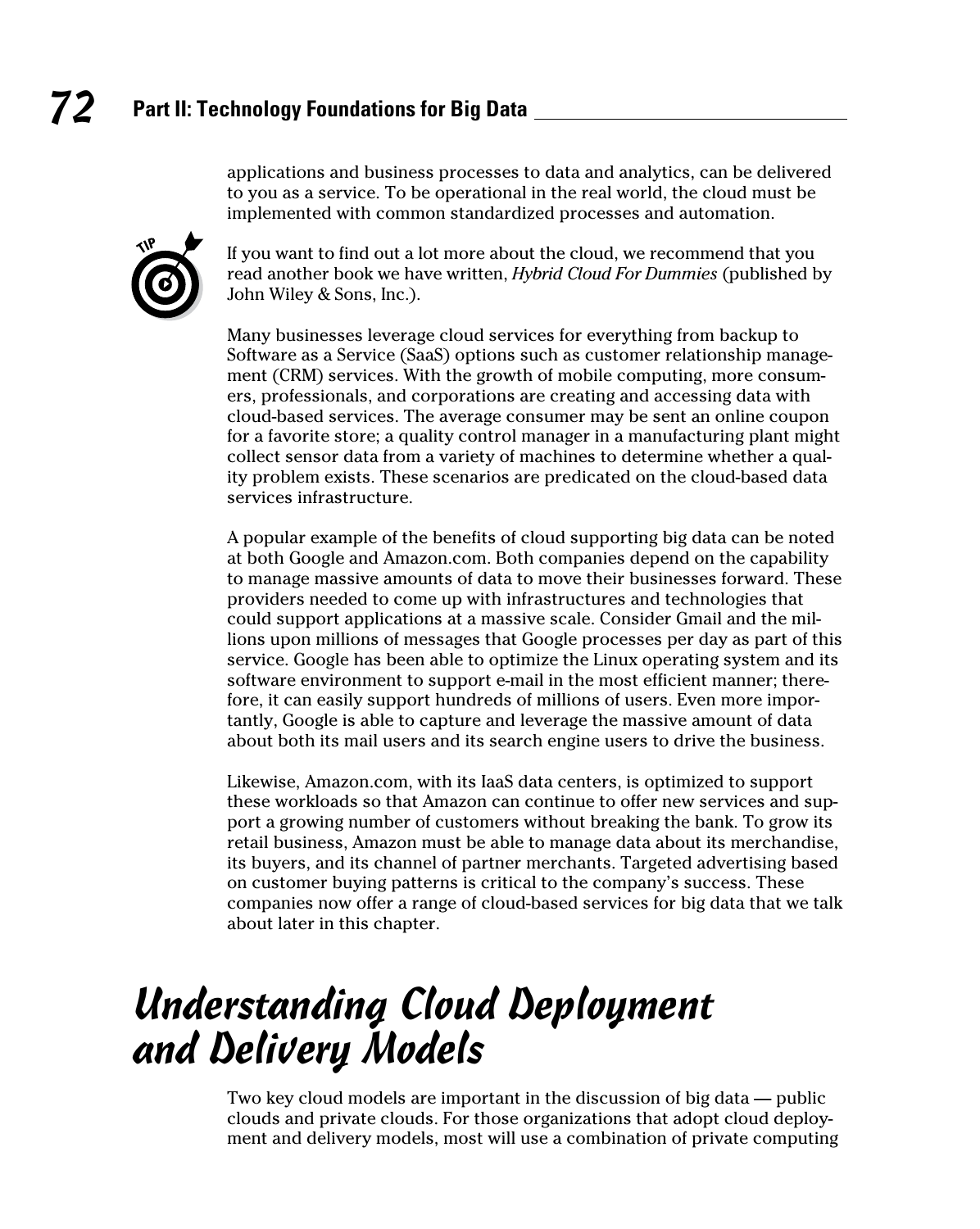resources (data centers and private clouds) and public services (operated by an external company for the shared use of a variety of customers who pay a per-usage fee). How these companies balance public and private providers depends on a number of issues, including privacy, latency, and purpose. It is important to understand these environments and what they mean for a potential big data deployment. In that way, you can determine whether you might want to use a public cloud IaaS (described later) — for example, for your big data projects — or if you want to continue to keep all your data on premises. Or, you might want to use a combination of both. So, we outline these deployment and delivery models first and then talk more about what they mean to big data.

### Cloud deployment models

The two types of deployment models for cloud computing are public and private. These are offered for general purpose computing needs as opposed to specific types of cloud delivery models. We examine the delivery models later in the chapter. In the meantime, take a look at the differences between public and private cloud models and how you might use them.

#### The public cloud

The public cloud is a set of hardware, networking, storage, services, applications, and interfaces owned and operated by a third party for use by other companies and individuals. These commercial providers create a highly scalable data center that hides the details of the underlying infrastructure from the consumer. Public clouds are viable because they typically manage relatively repetitive or straightforward workloads. For example, electronic mail is a very simple application. Therefore, a cloud provider can optimize the environment so that it is best suited to support a large number of customers, even if it saves many messages.

Likewise, public cloud providers offering storage or computing services optimize their computing hardware and software to support these specific types of workloads.

In contrast, the typical data center supports so many different applications and workloads that it cannot be easily optimized. A public cloud can be very effective when an organization is executing a complex data analysis project and needs extra computing cycles to handle the task. In addition, companies may choose to store data in a public cloud where the cost per gigabyte is relatively inexpensive when compared to purchased storage. The overriding issues with public clouds for big data are the security requirements and the amount of latency that is acceptable.

All public clouds are not the same. Some public clouds are scalable managed services with a high level of security and a high level of service management.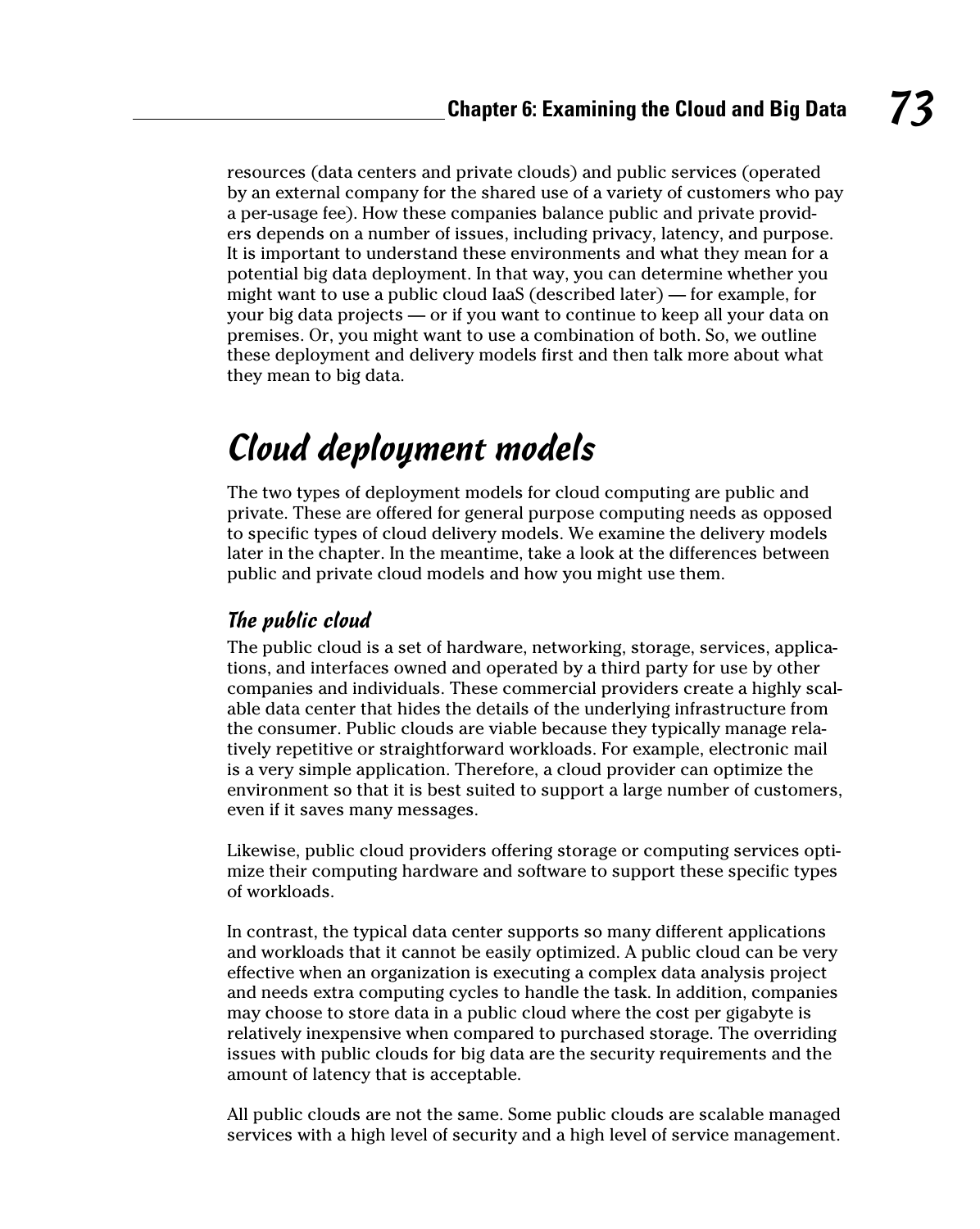Other public clouds are less robust and less secure, but they are much less expensive to use. Your choice will depend on the nature of your big data projects and the amount of risk you can assume.

#### The private cloud

A private cloud is a set of hardware, networking, storage, services, application, and interfaces owned and operated by an organization for the use of its employees, partners, and customers. A private cloud can be created and managed by a third party for the exclusive use of one enterprise. The private cloud is a highly controlled environment not open for public consumption. Thus, the private cloud sits behind a firewall. The private cloud is highly automated with a focus on governance, security, and compliance. Automation replaces more manual processes of managing IT service to support customers. In this way, business rules and processes can be implemented inside software so that the environment becomes more predictable and manageable. If organizations are managing a big data project that demands processing massive amounts of data, the private cloud might be the best choice in terms of latency and security.



A *hybrid* cloud is a combination of a private cloud combined with the use of public cloud services with one or several touch points between the environments. The goal is to create a well-managed cloud environment that can combine services and data from a variety of cloud models to create a unified, automated, and well-managed computing environment.

### Cloud delivery models

In addition to the cloud deployment models discussed previously, a number of cloud delivery models also exist. Four of the most popular are described in the following sections.

#### Infrastructure as a Service

Infrastructure as a Service (IaaS) is one of the most straightforward of the cloud computing services. IaaS is the delivery of computing services including hardware, networking, storage, and data center space based on a rental model. The consumer of the service acquires a resource and is charged for that resource based on amount used and the duration of that usage. You find both public and private versions of IaaS. In the public IaaS, the user utilizes a credit card to acquire these resources. When the user stops paying, the resource disappears. In a private IaaS service, it is usually the IT organization or an integrator who creates the infrastructure designed to provide resources on demand for internal users and sometimes business partners.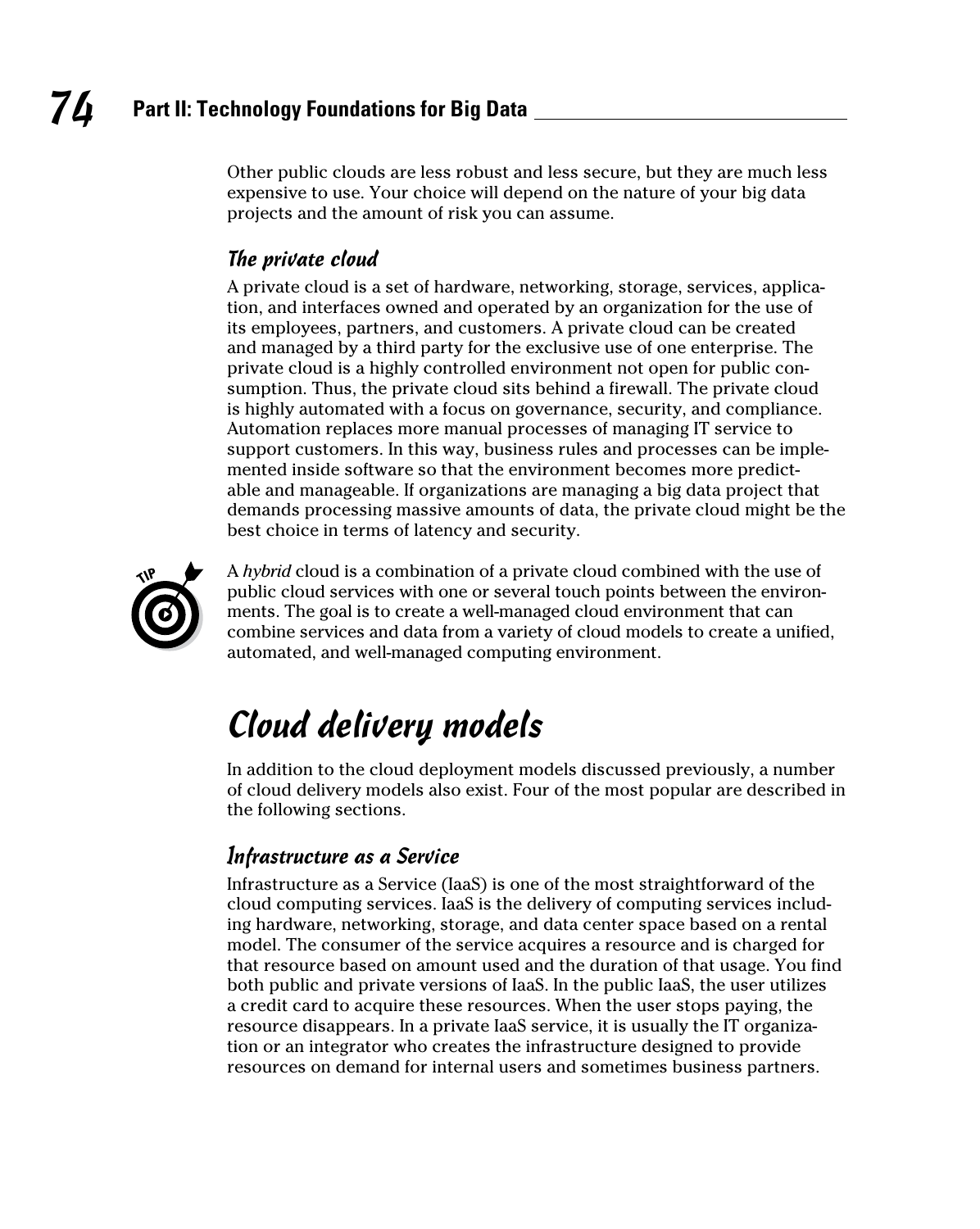#### Platform as a Service

Platform as a Service (PaaS) is a mechanism for combining IaaS with an abstracted set of middleware services, software development, and deployment tools that allow the organization to have a consistent way to create and deploy applications on a cloud or on premises. A PaaS offers a consistent set of programming or middleware services that ensure that developers have a well-tested and well-integrated way to create applications in a cloud environment. A PaaS environment brings development and deployment together to create a more manageable way to build, deploy, and scale applications. A PaaS requires an IaaS.

#### Software as a Service

Software as a Service (SaaS) is a business application created and hosted by a provider in a multitenant model. *Multitenancy* refers to the situation where a single instance of an application runs in a cloud environment, but serves multiple client organizations (tenants), keeping all their data separate. Customers pay for the service per user either on a monthly or yearly contract model. The SaaS model sits on top of both the PaaS and the foundational IaaS.

#### Data as a Service

Because this is a book about big data, we also want you to know about another delivery model called Data as a Service (DaaS). DaaS is closely related to SaaS. DaaS is a platform-independent service that would let you connect to the cloud to store and retrieve your data. In addition, you find a number of specialized data services that are of great benefit in a big data environment. For example, Google offers a service that can process a query with 5 terabytes of data in only 15 seconds. This type of query would typically take ten times as long with a typical data center. Hundreds of specialized analytic services have been developed by companies like IBM and others.

## The Cloud as an Imperative for Big Data

Clearly, numerous combinations of deployment and delivery models exist for big data in the cloud. For example, you can utilize a public cloud IaaS or a private cloud IaaS. So, what does this mean for big data and why is the cloud a good fit for it? Well, big data requires distributed clusters of compute power, which is how the cloud is architected. For more on distributed computing, see Chapter 3.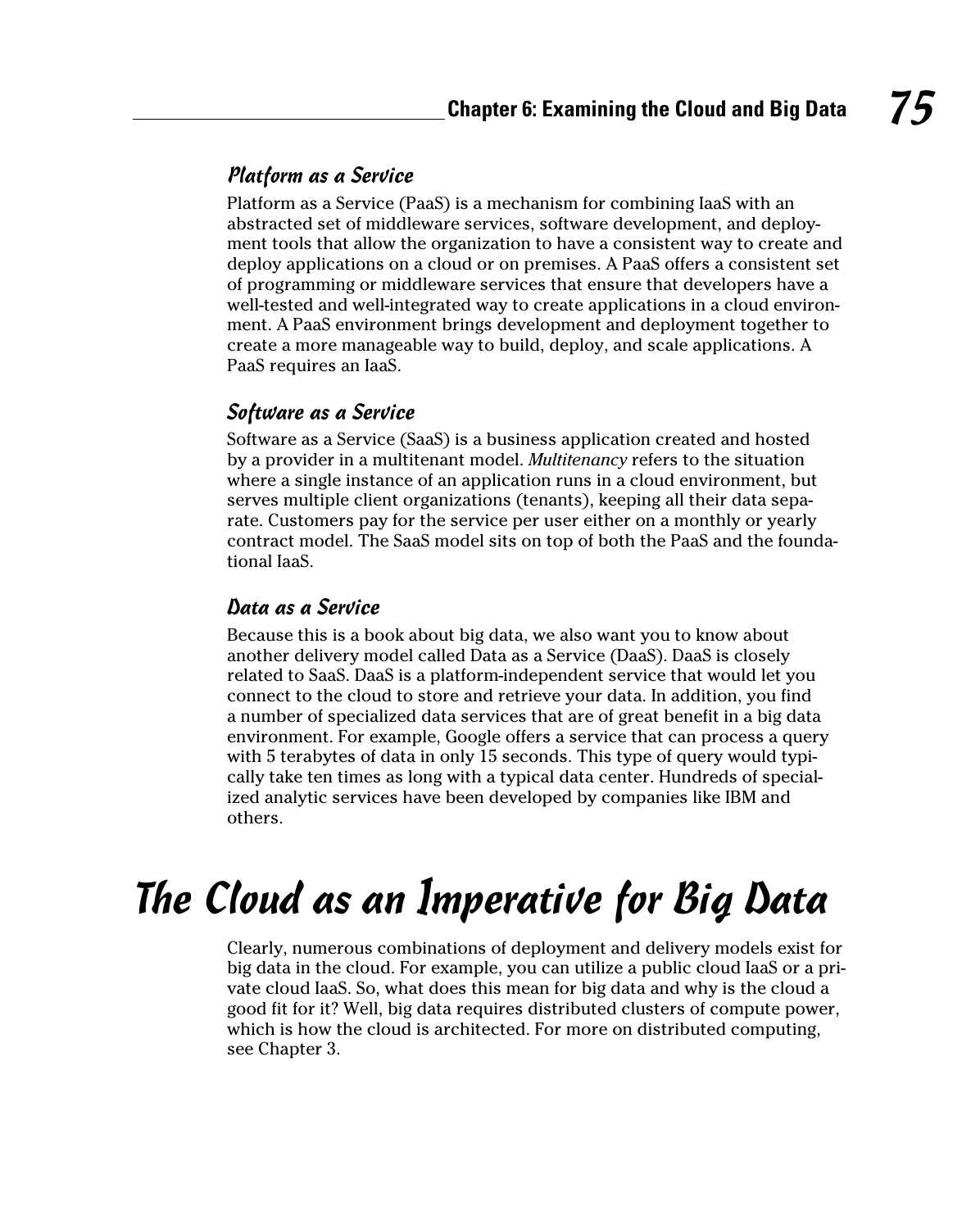In fact, a number of cloud characteristics make it an important part of the big data ecosystem:

- ✓ **Scalability:** Scalability with regard to hardware refers to the capability to go from small to large amounts of processing power with the same architecture. With regard to software, it refers to the consistency of performance per unit of power as hardware resources increase. The cloud can scale to large data volumes. Distributed computing, an integral part of the cloud model, really works on a "divide and conquer" plan. So if you have huge volumes of data, they can be partitioned across cloud servers. An important characteristic of IaaS is that it can dynamically scale. This means that if you wind up needing more resources than expected, you can get them. This ties into the concept of elasticity.
- ✓ **Elasticity:** Elasticity refers to the capability to expand or shrink computing resource demand in real time, based on need. One of the benefits of the cloud is that customers have the potential to access as much of a service as they need when they need it. This can be helpful for big data projects where you might need to expand the amount of computing resources you need to deal with the volume and velocity of the data. Of course, this very feature of the cloud that makes it attractive to end users means that the service provider needs to design a platform architecture that is optimized for this kind of service.
- ✓ **Resource pooling:** Cloud architectures enable the efficient creation of groups of shared resources that make the cloud economically viable.
- ✓ **Self-service:** With self-service, the user of a cloud resource is able to use a browser or a portal interface to acquire the resources needed, say, to run a huge predictive model. This is dramatically different than how you might gain resources from a data center, where you would have to request the resources from IT operations.
- $\blacktriangleright$  **Often low up-front costs:** If you use a cloud provider, up-front costs can often be reduced because you are not buying huge amounts of hardware or leasing out new space for dealing with your big data. By taking advantage of the economies of scale associated with cloud environments, the cloud can look attractive. Of course, you will need to do your own calculation to evaluate whether you are interested in a public cloud, private cloud, hybrid cloud, or no cloud. We cover this in the section "Where to be careful when using cloud services," later in this chapter.
- ✓ **Pay as you go:** A typical billing option for a cloud provider is Pay as You Go (PAYG), which means that you are billed for resources used based on instance pricing. This can be useful if you're not sure what resources you need for your big data project (as long as you don't underbudget).
- ✓ **Fault tolerance:** Cloud service providers should have fault tolerance built into their architecture, providing uninterrupted services despite the failure of one or more of the system's components.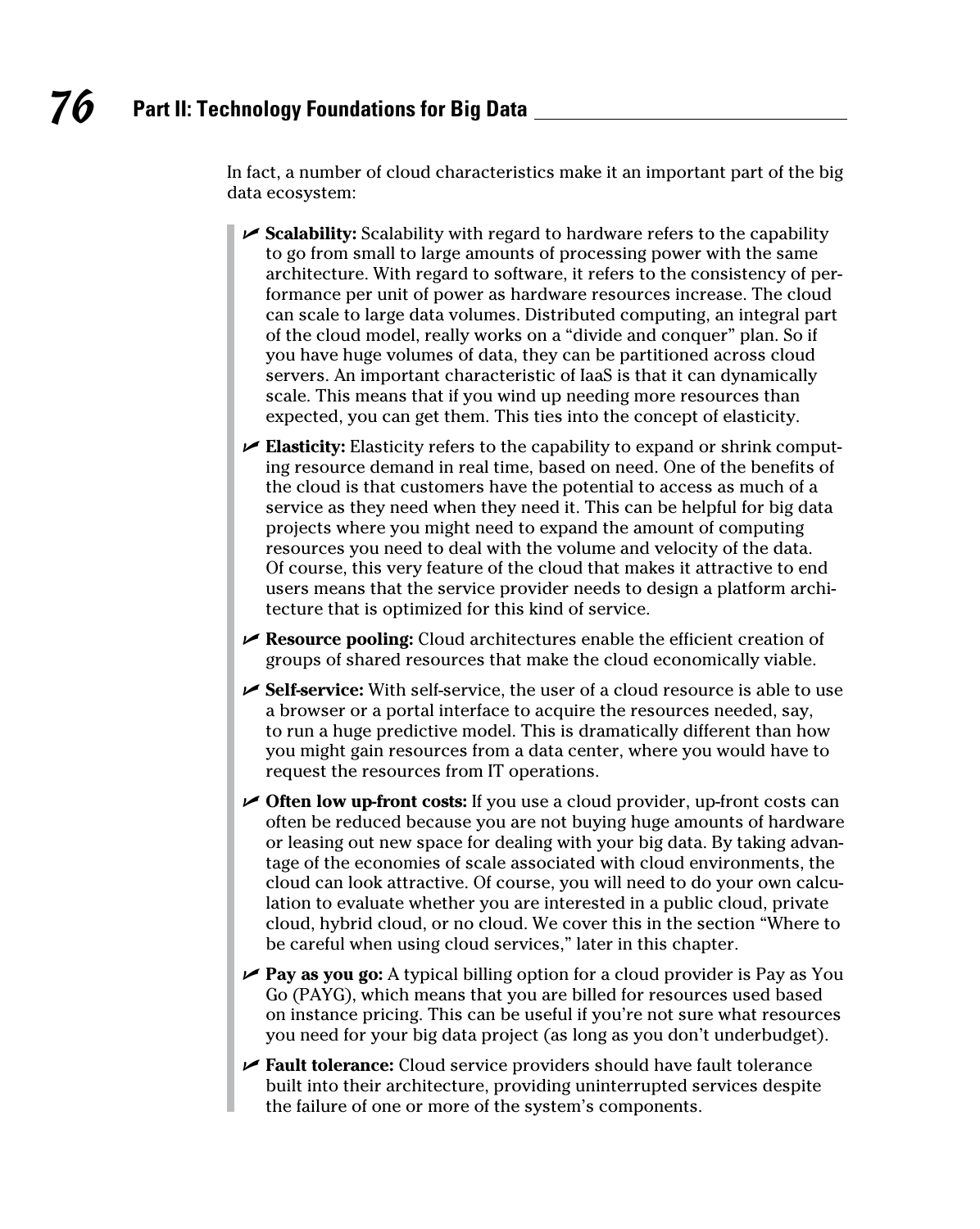

In some situations, a service provider can't anticipate the needs of a customer. Therefore, it is common for a service provider to add additional capacity from a third-party service provider. Typically, the consumer is unaware that he is dealing with an additional cloud service provider.

## Making Use of the Cloud for Big Data

Clearly, the very nature of the cloud makes it an ideal computing environment for big data. So how might you use big data together with the cloud? Here are some examples:

- ✓ **IaaS in a public cloud:** In this scenario, you would be using a public cloud provider's infrastructure for your big data services because you don't want to use your own physical infrastructure. IaaS can provide the creation of virtual machines with almost limitless storage and compute power. You can pick the operating system that you want, and you have the flexibility to dynamically scale the environment to meet your needs. An example might be using the Amazon Elastic Compute Cloud (Amazon EC2) service, detailed later in the chapter, to run a real-time predictive model that requires data to be processed using massively parallel processing. It might be a service that processes big-box retail data. You might want to process billions of pieces of click-stream data for targeting customers with the right ad in real time.
- ✓ **PaaS in a private cloud:** PaaS is an entire infrastructure packaged so that it can be used to design, implement, and deploy applications and services in a public or private cloud environment. PaaS enables an organization to leverage key middleware services without having to deal with the complexities of managing individual hardware and software elements. PaaS vendors are beginning to incorporate big data technologies such as Hadoop and MapReduce into their PaaS offerings. For example, you might want to build a specialized application to analyze vast amounts of medical data. The application would make use of real-time as well as non-real-time data. It's going to require Hadoop and MapReduce for storage and processing. What's great about PaaS in this scenario is how quickly the application can be deployed. You won't have to wait for internal IT teams to get up to speed on the new technologies and you can experiment more liberally. Once you have identified a solid solution, you can bring it in house when IT is ready to support it.
- ✓ **SaaS in a hybrid cloud:** Here you might want to analyze "voice of the customer" data from multiple channels. Many companies have come to realize that one of the most important data sources is what the customer thinks and says about their company, their products, and their services. Getting access to voice of the customer data can provide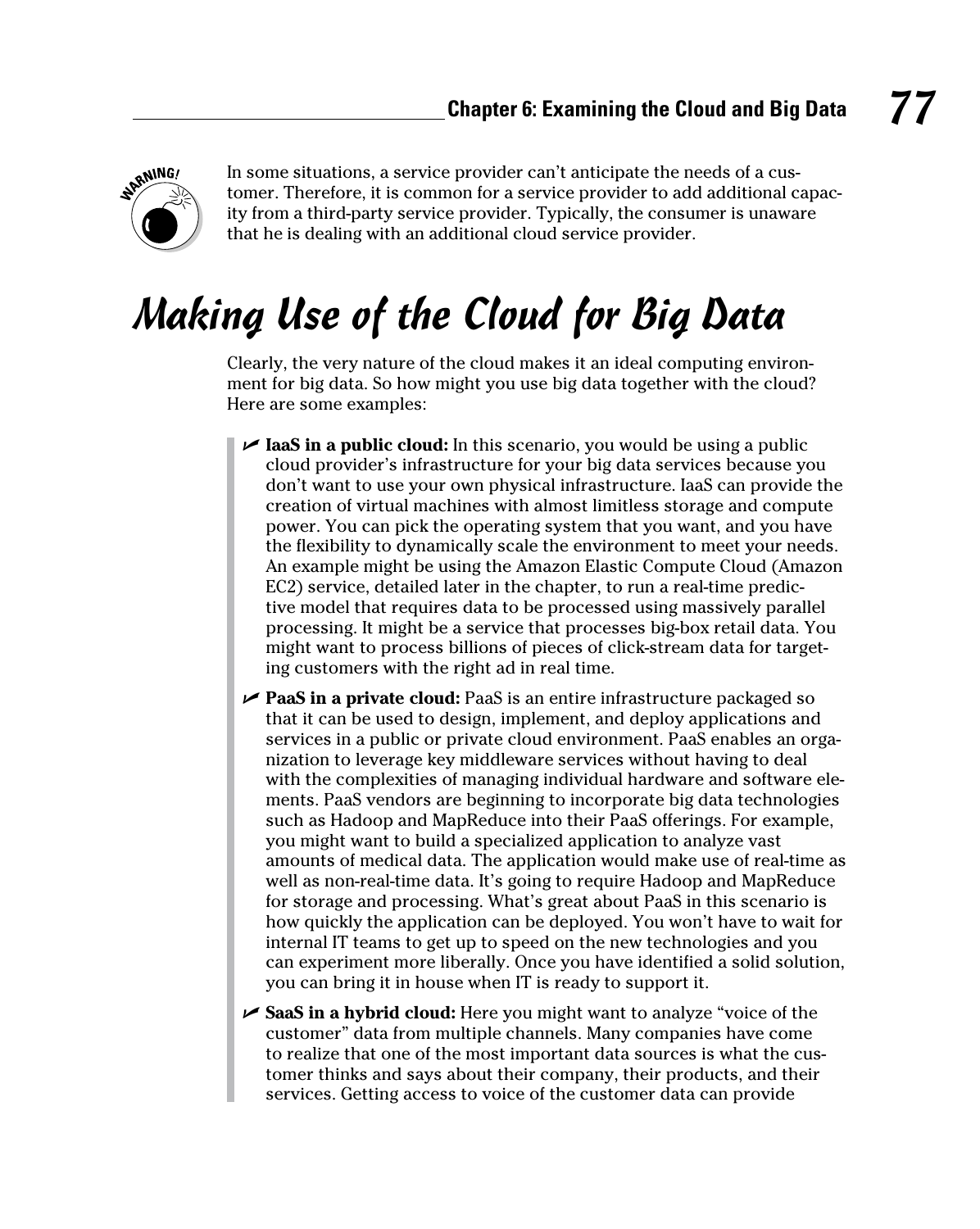invaluable insights into behaviors and actions. Increasingly, customers are "vocalizing" on public sites across the Internet. The value of the customers' input can be greatly enhanced by incorporating this public data into your analysis. Your SaaS vendor provides the platform for the analysis as well as the social media data. In addition, you might utilize your enterprise CRM data in your private cloud environment for inclusion in the analysis.



Some industry insiders are using the term *big data applications* when describing applications that run in the cloud that use big data. Examples of this include Amazon.com and LinkedIn. Now some people might argue (and have) that these are really SaaS applications that solve a particular business problem. It's often a matter of semantics in an emerging space.

## Providers in the Big Data Cloud Market

Cloud players come in all shapes and sizes and offer many different products. Some are household names while others are recently emerging. Some of the cloud providers that offer IaaS services that can be used for big data include Amazon.com, AT&T, GoGrid, Joyent, Rackspace, IBM, and Verizon/ Terremark.

However, cloud companies and cloud service providers are also offering software targeted specifically for big data. These are described in the following sections.

## Amazon's Public Elastic Compute Cloud

Currently, one of the most high-profile IaaS service providers is Amazon Web Services with its Elastic Compute Cloud (Amazon EC2). Amazon didn't start out with a vision to build a big infrastructure services business. Instead, the company built a massive infrastructure to support its own retail business and discovered that its resources were underused. Instead of allowing this asset to sit idle, it decided to leverage this resource while adding to the bottom line. Amazon's EC2 service was launched in 2006 and continues to evolve.

Amazon EC2 offers scalability under the user's control, with the user paying for resources by the hour. The use of the term *elastic* in the naming of Amazon's EC2 is significant. Here, elasticity refers to the capability that the EC2 users have to increase or decrease the infrastructure resources assigned to meet their needs.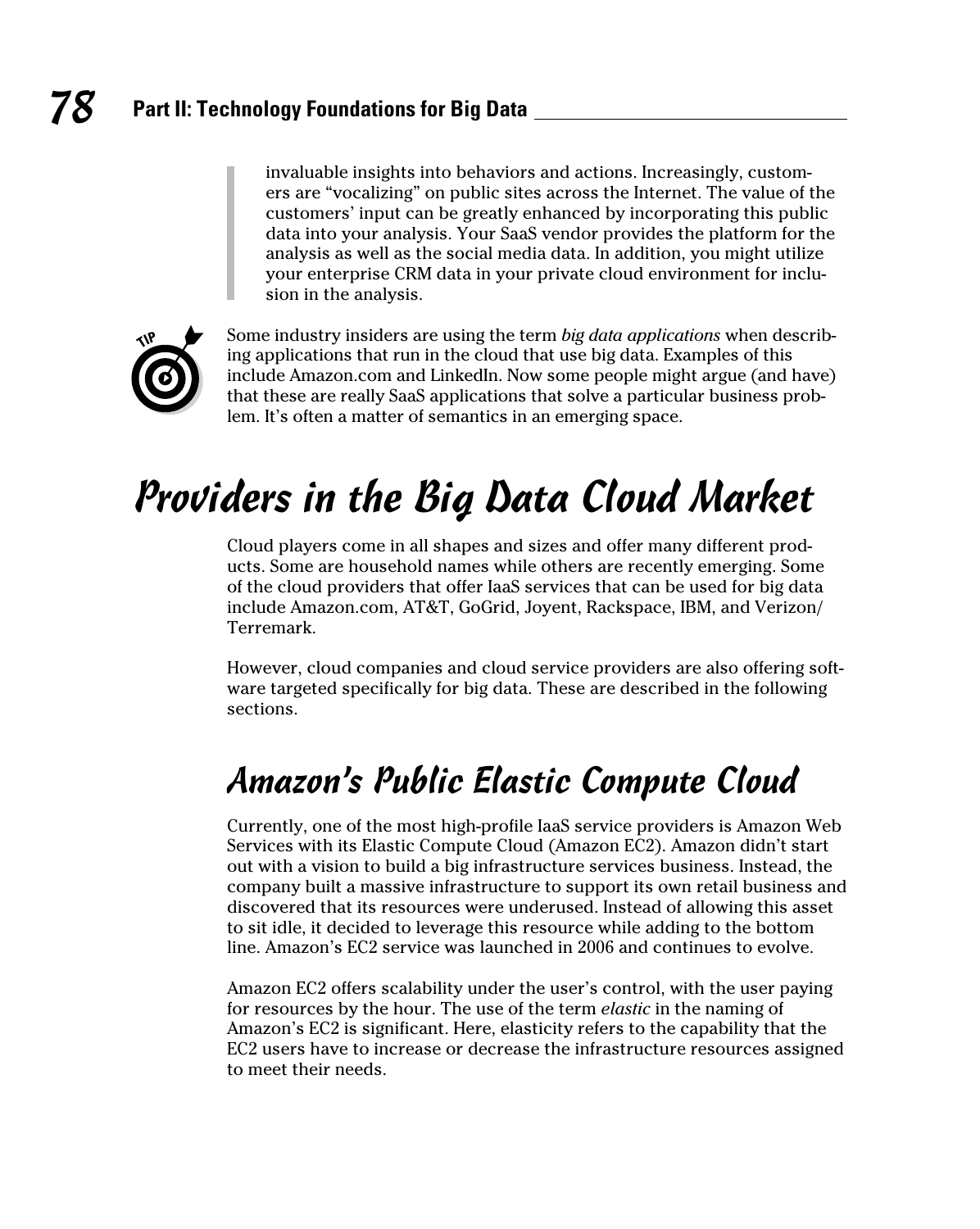Amazon also offers other big data services to customers of its Amazon Web Services portfolio. These include the following:

- ✓ **Amazon Elastic MapReduce:** Targeted for processing huge volumes of data. Elastic MapReduce utilizes a hosted Hadoop framework (see Chapter 9 for more on Hadoop) running on EC2 and Amazon Simple Storage Service (Amazon S3). Users can now run HBase (a distributed, column-oriented data store).
- ✓ **Amazon DynamoDB:** A fully managed not only SQL (NoSQL) database service. DynamoDB is a fault tolerant, highly available data storage service offering self-provisioning, transparent scalability, and simple administration. It is implemented on SSDs (solid state disks) for greater reliability and high performance. We talk more about NoSQL in Chapter 7.
- ✓ **Amazon Simple Storage Service (S3):** A web-scale service designed to store any amount of data. The strength of its design center is performance and scalability, so it is not as feature laden as other data stores. Data is stored in "buckets" and you can select one or more global regions for physical storage to address latency or regulatory needs.
- ✓ **Amazon High Performance Computing:** Tuned for specialized tasks, this service provides low-latency tuned high performance computing clusters. Most often used by scientists and academics, HPC is entering the mainstream because of the offering of Amazon and other HPC providers. Amazon HPC clusters are purpose built for specific workloads and can be reconfigured easily for new tasks.
- ✓ **Amazon RedShift:** Available in limited preview, RedShift is a petabytescale data warehousing service built on a scalable MPP architecture. Managed by Amazon, it offers a secure, reliable alternative to in-house data warehouses and is compatible with several popular business intelligence tools.

### Google big data services

Google, the Internet search giant, also offers a number of cloud services targeted for big data. These include the following:

✓ **Google Compute Engine:** A cloud-based capability for virtual machine computing, Google Compute Engine offers a secure, flexible computing environment from energy efficient data centers. Google also offers workload management solutions from several technology partners who have optimized their products for Google Compute Engine.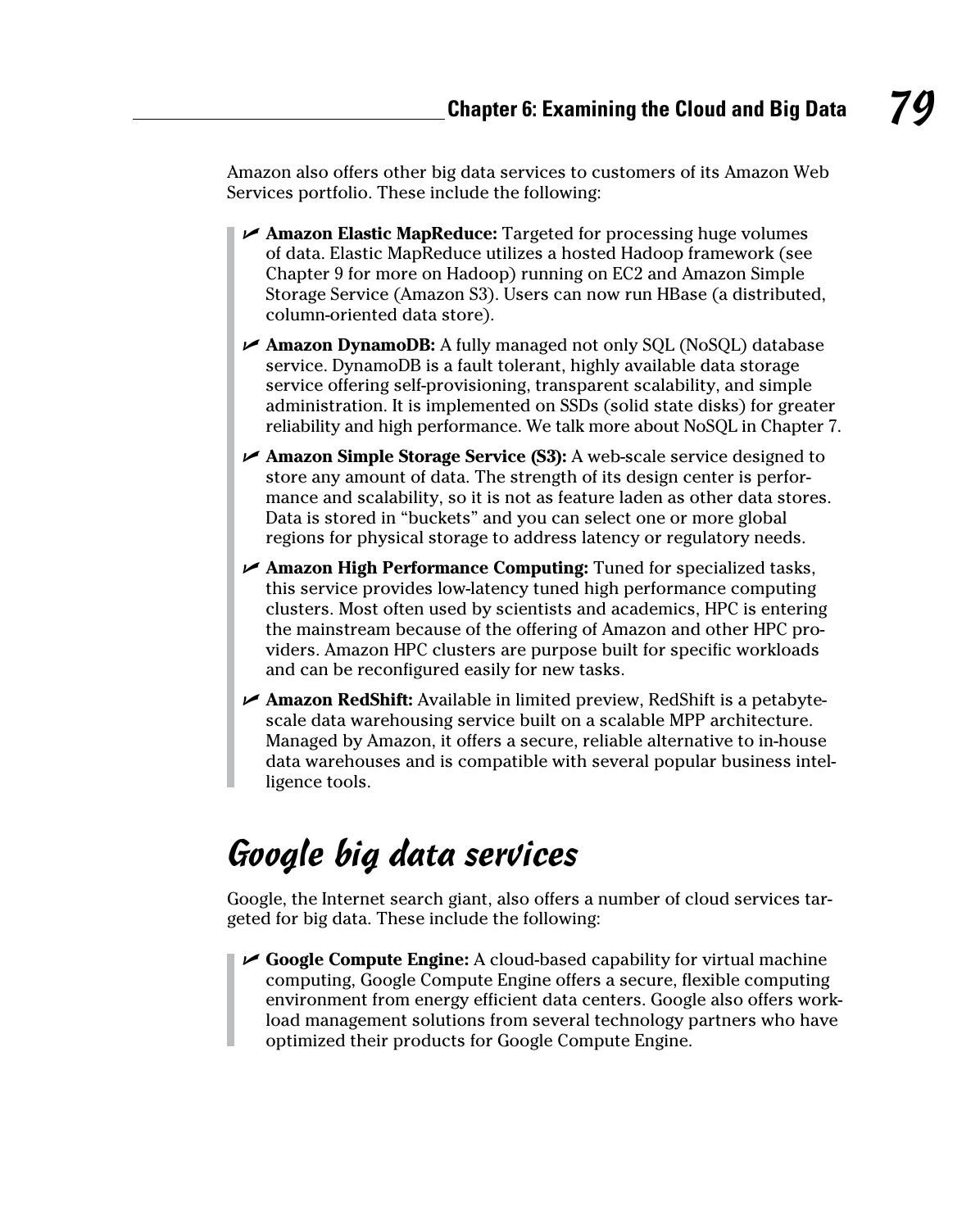- ✓ **Google Big Query:** Allows you to run SQL-like queries at a high speed against large data sets of potentially billions of rows. Although it is good for querying data, data cannot be modified after it is in it. Consider Google Big Query a sort of Online Analytical Processing (OLAP) system for big data. It is good for ad hoc reporting or exploratory analysis.
- ✓ **Google Prediction API:** A cloud-based, machine learning tool for vast amounts of data, Prediction is capable of identifying patterns in data and then remembering them. It can learn more about a pattern each time it is used. The patterns can be analyzed for a variety of purposes, including fraud detection, churn analysis, and customer sentiment. Prediction is covered in more depth in Chapter 12.

## Microsoft Azure

Based on Windows and SQL abstractions, Microsoft has productized a set of development tools, virtual machine support, management and media services, and mobile device services in a PaaS offering. For customers with deep expertise in .Net, SQLServer, and Windows, the adoption of the Azure-based PaaS is straightforward.

To address the emerging requirements to integrate big data into Windows Azure solutions, Microsoft has also added Windows Azure HDInsight. Built on Hortonworks Data Platform (HDP), which according to Microsoft, offers 100 percent compatibility with Apache Hadoop, HDInsight supports connection with Microsoft Excel and other business intelligence (BI) tools. In addition to Azure HDInsight can also be deployed on Windows Server.

## OpenStack

Initiated by Rackspace and NASA, OpenStack ([www.openstack.org](http://www.openstack.org)) is implementing an open-cloud platform aimed at either public or private clouds. While the organization is tightly managed by Rackspace, it moved to a separate OpenStack foundation. Although companies can leverage OpenStack to create proprietary implementations, the OpenStack designation requires conformance to a standard implementation of services.

OpenStack's goal is to provide a massively scaled, multitenant cloud specification that can run on any hardware. OpenStack is building a large ecosystem of partners interested in adopting its cloud platform, including Dell, HP, Intel, Cisco, Red Hat, and IBM, along with at least 100 others that are using OpenStack as the foundation for their cloud offerings. In essence, OpenStack is an open source IaaS initiative built on Ubuntu, an operating system based on the Debian Linux distribution. It can also run on Red Hat's version of Linux.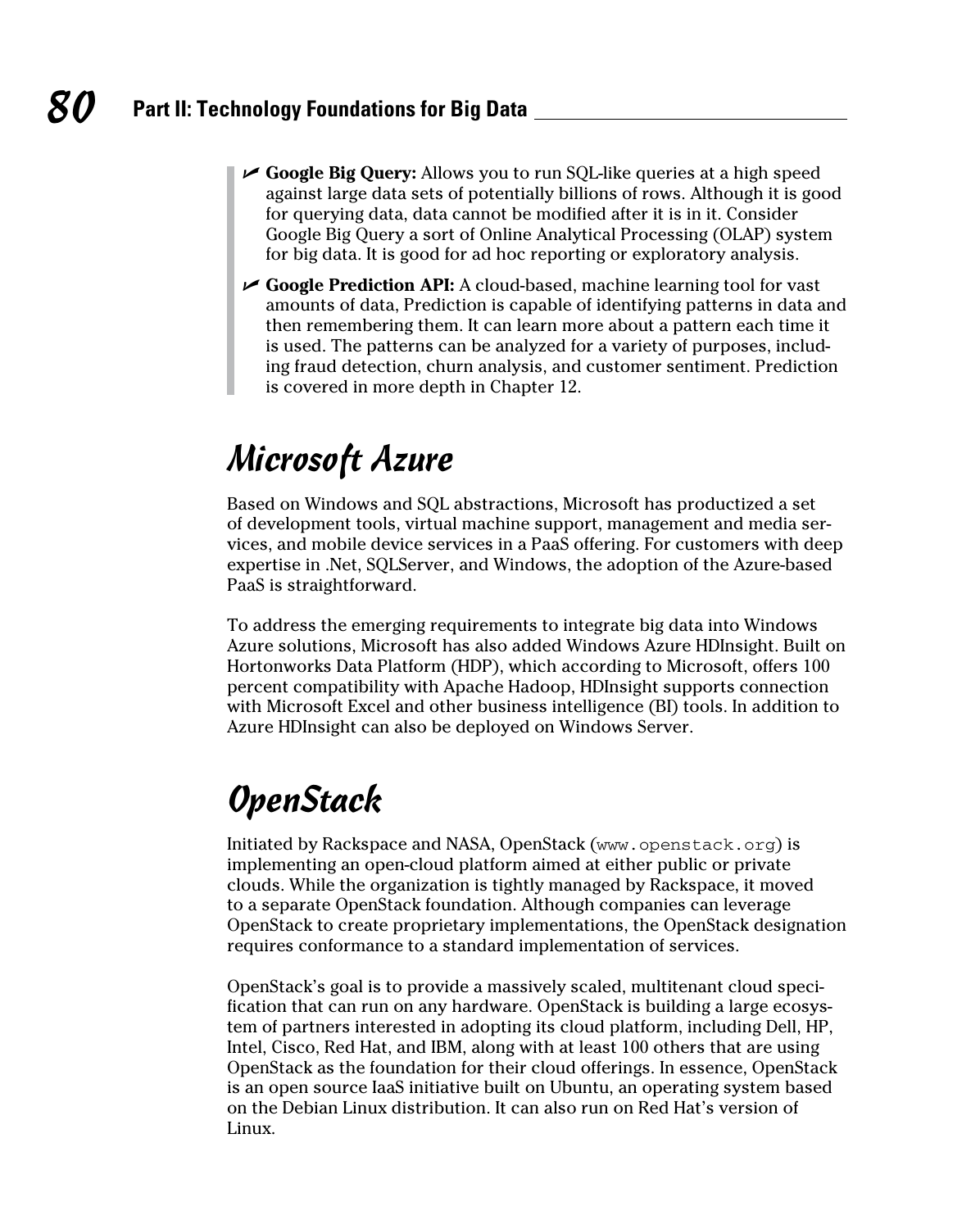OpenStack offers a range of services, including compute, object storage, catalog and repository, dashboarding, identity, and networking. In terms of big data, Rackspace and Hortonworks (a provider of an open source data management platform based on Apache Hadoop) announced that Rackspace will release an OpenStack public cloud-based Hadoop service, which will be validated and supported by Hortonworks and will enable customers to quickly create a big data environment.

### Where to be careful when using cloud services

Cloud-based services can provide an economical solution to your big data needs, but the cloud has its issues. It's important to do your homework before moving your big data there. Here are some issues to consider:

- ✓ **Data integrity:** You need to make sure that your provider has the right controls in place to ensure that the integrity of your data is maintained.
- ✓ **Compliance:** Make sure that your provider can comply with any compliance issues particular to your company or industry.
- ✓ **Costs:** Little costs can add up. Be careful to read the fine print of any contract, and make sure that you know what you want to do in the cloud.
- ✓ **Data transport:** Be sure to figure out how you get your data into the cloud in the first place. For example, some providers will let you mail it to them on media. Others insist on uploading it over the network. This can get expensive, so be careful.
- ✓ **Performance:** Because you're interested in getting performance from your service provider, make sure that explicit definitions of service-level agreements exist for availability, support, and performance. For example, your provider may tell you that you will be able to access your data 99.999 percent of the time; however, read the contract. Does this uptime include scheduled maintenance?
- ✓ **Data access:** What controls are in place to make sure that you and only you can access your data? In other words, what forms of secure access control are in place? This might include identity management, where the primary goal is protecting personal identity information so that access to computer resources, applications, data, and services is controlled properly.
- ✓ **Location:** Where will your data be located? In some companies and countries, regulatory issues prevent data from being stored or processed on machines in a different country.